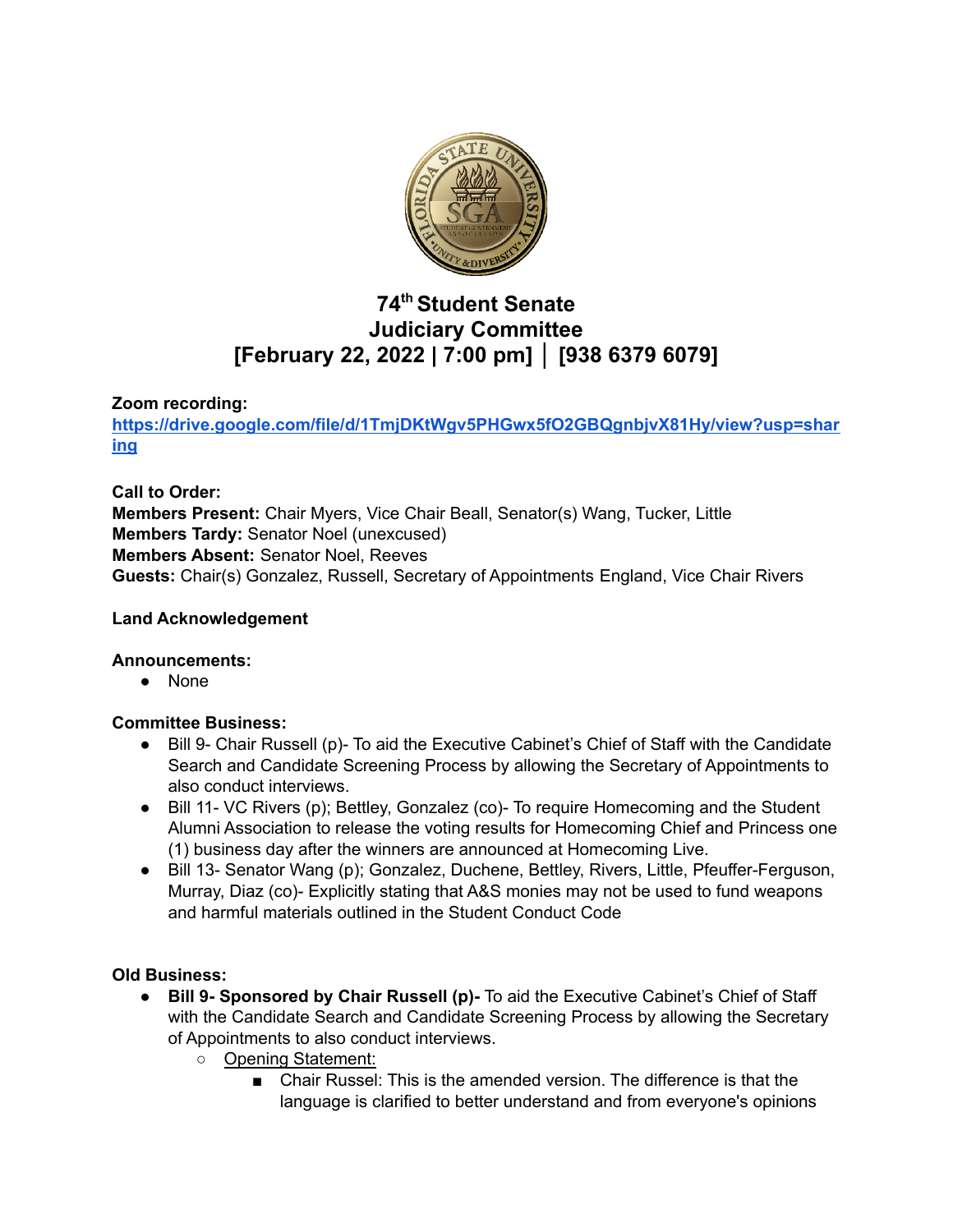on the senate floor. Currently the chief of staff has very limited office hours, and to me that's about only 6 people to be interviewed. This gives other people the power to help. Yielded 1:37

- Technical Non-Debatable Questions:
	- Senator Wang: Was this amended already or is this to be amended?
	- Chair Russel: This would be the version to be amended to.
	- Senator Wang: Who would be the one appointing the designee
	- Chair Russell: Right now I would assume that the chief of staff would pick the person or if you guys think that the student body president should pick, I'm open to any suggestions
- **○ Senator Little moves to enter round-table discussion; Senator Wang seconds**
- Round-Table Discussion:
	- Senator Tucker: This looks really good and it has my support
	- Senator Wang: Ok, I like the way it's worded in the amended version. I do think that we should state that the chief of staff would pick the designee, I would like to hear what everyone has to say
	- Senator Tucker: That makes sense I agree
	- Vice Chair Beall: I also agree
	- Senator Wang: I would like some help in how to word this, do we want to put that the chief of staff has the right to choose in the line of B or B.1
	- Senator Little: I think either would work, you could change the language of B, so if you would want to make it B.1 and know l down the first sentence to B.2
	- Vice Chair Beall: Just to reiterate I agree that B.1 might be easier just cause of the language
	- Senator Wang: Point of personal privilege, Can you allow Ashley in from the waiting room
	- Senator Wang: I'm going to drop in the chat something and let me know what your opinions are
	- Senator Little: I also put some wording in the chat if everyone wants to look
	- **■ Senator Wang moves to amend; Senator Little seconds**
		- Strike proviso
		- Strike "the Secretary of Appointments" and add "one designee from the Executive Office of the President" from Purpose and **Description**
		- Strike "also" from Purpose and Description
		- $304.2(B)$ : Strike "1" and re-number as "2". Add  $304.2.B(1)$ : "This designee from the Executive Office of the President shall be chosen by the Chief of Staff."
		- 304.2.B: Strike "or Secretary of Appointments" and add ", assisted by one designee from the Executive Office of the President"
		- Add 304.2.B(1): "In the absence of a designee, the Chief of Staff retains all responsibility for conducting the work of the Candidate Search Process."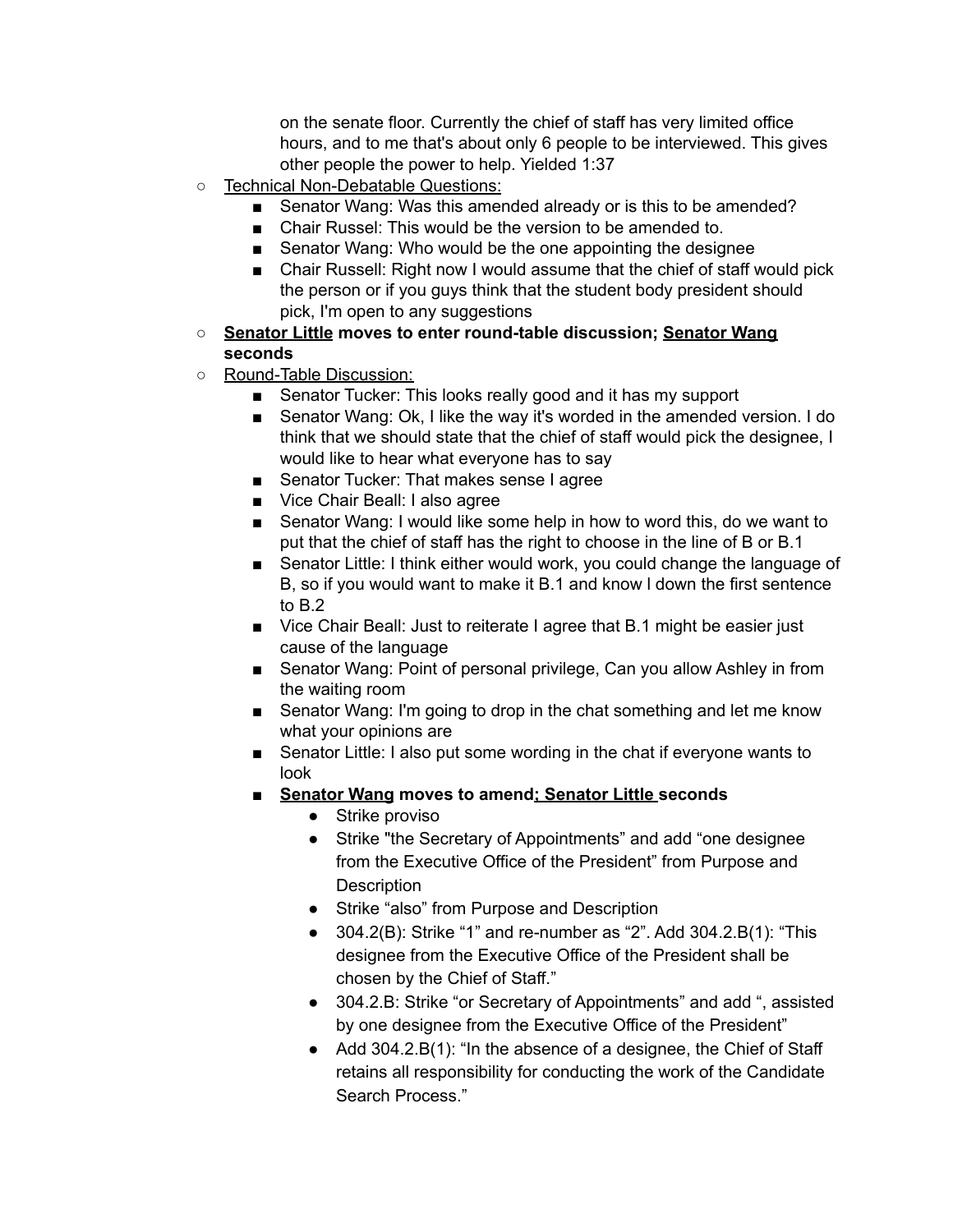- 304.3.C: Strike "and Secretary of Appointments" and add "or designee as stipulated in Chapter 304.2,"
- 304.3.1: strike "or Secretary of Appointments" and add ", or designee as stipulated in Chapter 304.2"
- 304.3.5(E): strike ", and Secretary of Appointments" and add ", or designee"
- 304.3.5(E): strike "any office conducting the interviews" and add "any person(s) conducting the interviews"
- 304.3.5(E): strike ", or Secretary of Appointments" and add ", or designee"
- No objections; Sponsor finds it friendly
- Senator Wang: I now really this bill the way that it is amended
- **○ Senator Wang moves to call the question; Senator Little seconds**
- Closing Statement:
	- Chair Russel: Waived time
- Vote:
	- Yes: (4) Senator(s) Wang, Little, Tucker, Beall
	- No: 0
	- Abstain: 0
- **○ RESULT: BILL 7 PASSES**

## **New Business:**

- **● Bill 11- Sponsored by Vice Chair Rivers (p); Bettley and Gonzalez (co)-** To require Homecoming and the Student Alumni Association to release the voting results for Homecoming Chief and Princess one (1) business day after the winners are announced at Homecoming Live.
	- **○** Opening Statement:
		- Senator Rivers: This is a very simple bill. We owe it to the student body to let everyone see what the voter turnout was for homecoming Chief and princess. I know it can be confusing and everyone should be able to see and I personally think everyone would want to see. Yielded 2:18
	- Technical Non-Debatable Questions:
		- Senator Wang: It says here that the election results shall be announced at the earliest senate meeting by the homecoming director, is it the same day they are elected, is it after they are publicly advertised
		- Senator Rivers: I would say yes because homecoming live happens on a friday so the homecoming director would just come to announce it
	- **○ Senator Little moves to enter round-table discussion; Senator Wang seconds**
	- Round-Table Discussion:
		- Senator Little: Point of information, is this having it, do they already post the number for vote count on the SGA website
		- Senator Rivers: No
		- Senator Little: should we mimic the student elections where there's the unofficial results first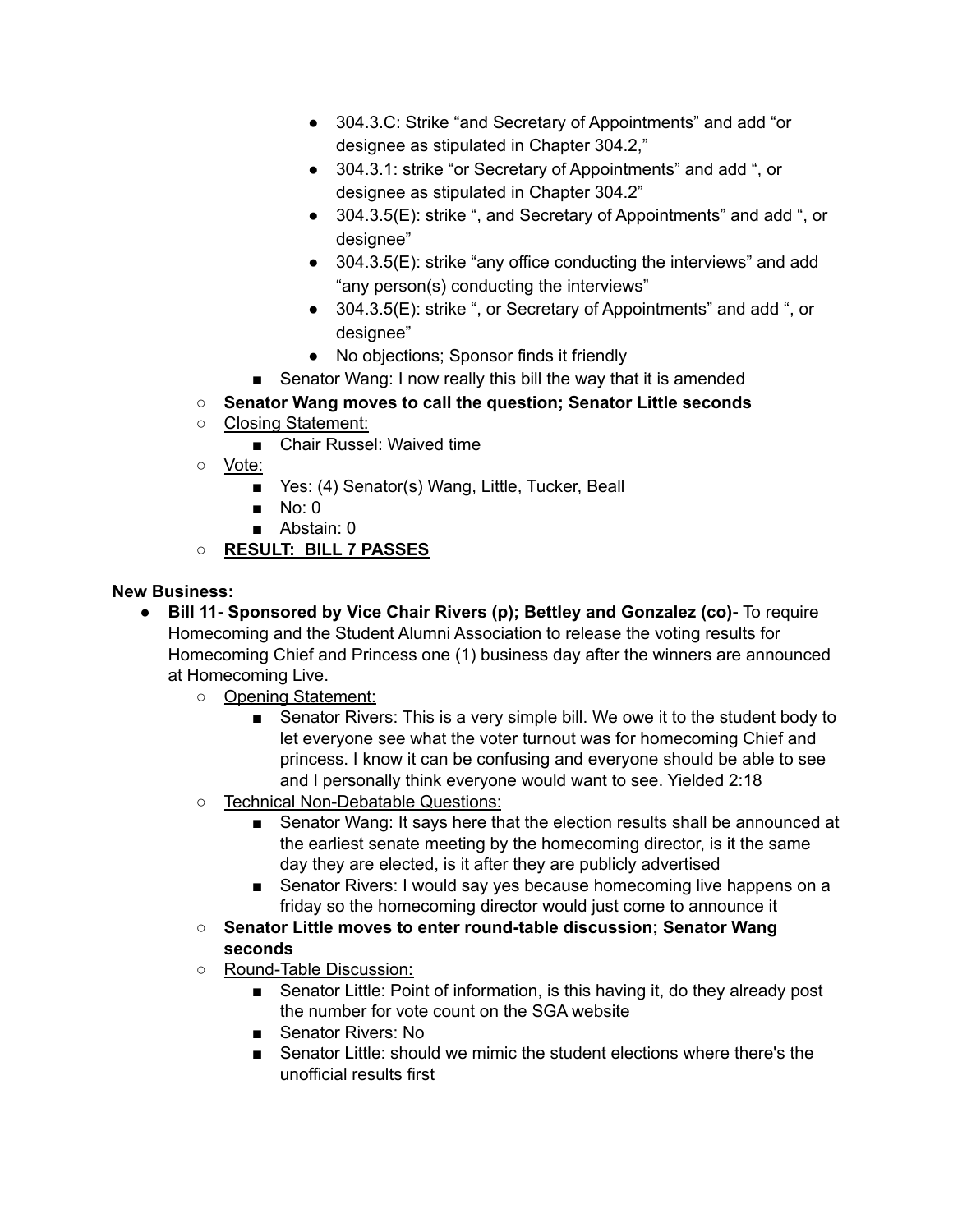- Senator Rivers: I actually really like that idea. The following monday can be when the unofficial results and then on wednesday the homecoming director could announce on that wednesday.
- **■ Senator Wang moves to amend; Senator Little seconds**
	- 618.2: Strike out "President" and add "Princess"
	- No objections; Sponsor finds it friendly
- Senator Tucker: I was just wondering what the point of having the announcement of the winners
- Senator Rivers: I find it more to be professional to announce who won and by how much.
- Senator Little: Point of information, do we know how the results are tallied, im assuming its qualtrics.
- Senator Rivers: That's the point of the bill, no one knows how they tally it
- Senator Wang: Point of clarification, I believe they use the same system as our own.
- Senator Little: Ok yea I just wanted to make sure it's feasible for them to have all the numbers in one day, because if it's the same as SGA they should be able to have the numbers immediately
- Senator Rivers: I understand where your confusion is coming from because it's my understanding that homecoming does not run the election process, it's run by the student alumni association.
- Senator little: I guess i'm just struggling with who is running this and will this be proactively affected
- Chair Gonzalez: so the way that homecoming works is that they get a certain amount of money and the money we give student alumni association Is used for the election so technically it's under S AAA but they're using SGA equipment so it's all under usSo I believe when we wrote this bill we met with the homecoming director and now their on high alert and they were supporting this, I would say that if they're not following statute budget can always sanction them and it can be held over them and I believe this is a good faith thing.
- Senator Little: I didn't mean to come across like I did not support it, I was just trying to figure out if it's feasible. It would be great to be accountable to the student body.
- **Senator Noel moves to call the question; Senator Tucker seconds**
- Closing Statement:
	- Chair Gonzaelz: I just wanted to support transparency, and it makes sense that everything on SGA is public since we have to post everything to the public ourselves. This is so we have a better understanding on how we are voting for homecoming. This also creates a better relationship and increases transparency for the student body. Waived
- Vote:
	- Yes: (5) Senator(s) Wang, Little, Tucker, Noel, Beall]
	- $\blacksquare$  No: 0
	- Abstain: 0
- **○ RESULT: BILL 11 PASSES**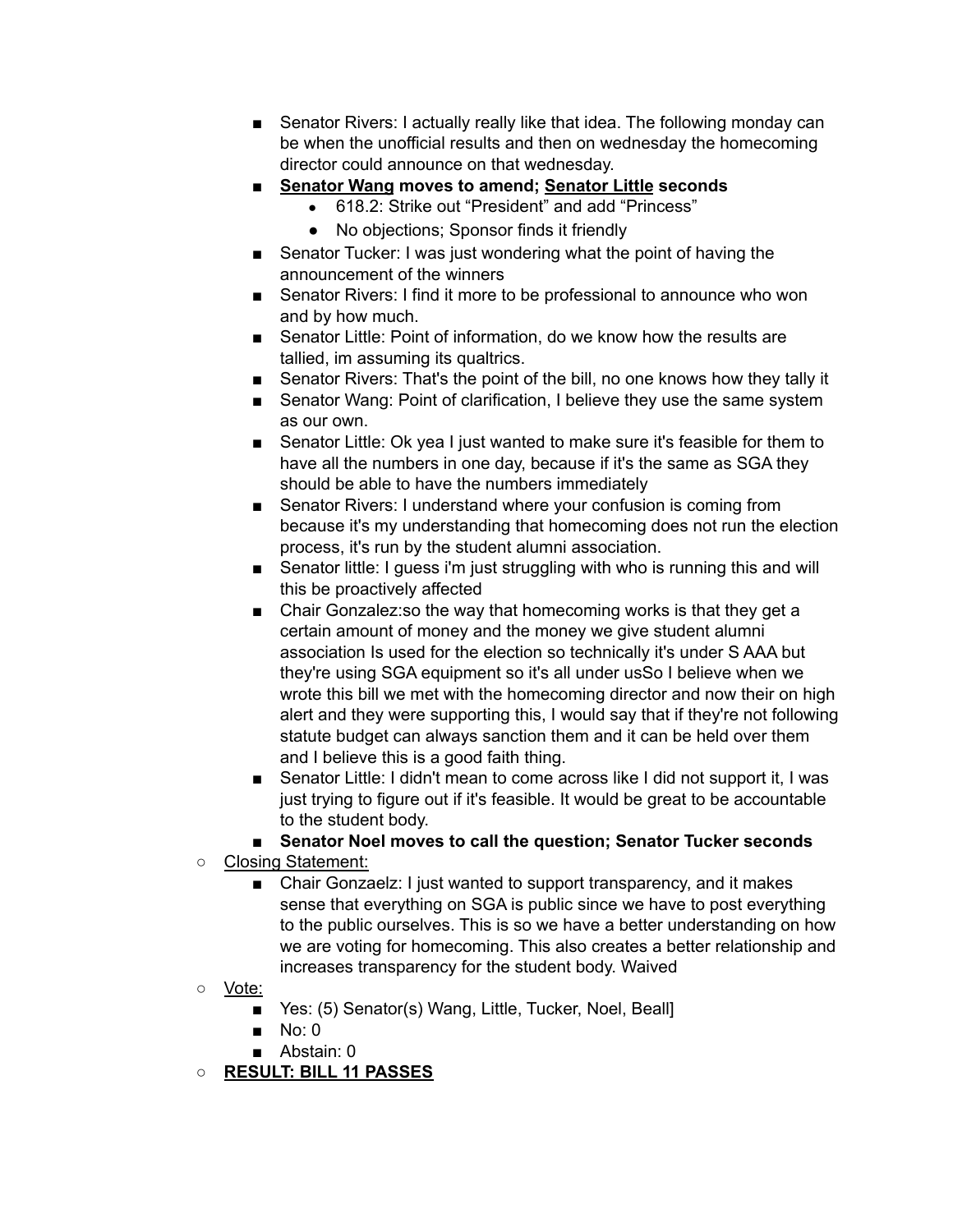- **● Bill 13-** Senator Wang (p); Gonzalez, Duchene, Bettley, Rivers, Little, Pfeuffer-Ferguson, Murray, Diaz (co)- Explicitly stating that A&S monies may not be used to fund weapons and harmful materials outlined in the Student Conduct Code
	- **○** Opening Statement:
		- Senator wang: I noticed in the finance code that they don't mention any weapons. I think that that's just another loophole I wanted to close up. It does give any campus recreation who uses these for sport the ability to still receive funding. I think that having this in place in writing would make this campus just a little bit safer. This does not apply to toys such as nerf guns or water guns. The wording you see in 802.10 it's straight from the student conduct code. Yielded 0:55
	- Technical Non-Debatable Questions:
		- Vice Chair Beall: Does this mention BB guns?
		- Senator Want: Yes BB guns cannot be purchased it's in 802.10
		- Senator Tucker: Can this be related to any science RSO's? Would this apply to them?
		- **Vice Chair Beall moves to enter round-table discussion; Senator Tucker seconds**
	- Round-Table Discussion:
		- Senator Wang: The language about chemistry is directly from the student conduct code, I think it's still up to the senate to determine what chemical agents constitute dangerous. it's gonna be like this every time with a bill like this because I can't outline everything that constitutes dangerous. Just to recap this is straight from the student conduct code

### ■ **Senator Noel moves to call the question; Senator Tucker seconds**

- Closing Statement:
	- Senator Wang: I just want to stress that this is straight from the student conduct code and is in direct accordance with it.
- Vote:
	- Yes: (5) Senator(s) Little, Tucker, Wang, Beall, Noel
	- $\blacksquare$  No: 0
	- Abstain: 0
	- **RESULT: BILL 13 PASSES**

### **Unfinished Business:**

### **Closing Announcements:**

• Chair Myers: Thank you everyone!

**Next Meeting:** Tuesday, 3/1 at 7:00 on zoom. <https://fsu.zoom.us/j/93863796079>

### **Adjourned: 7:45pm**

Camila Myers